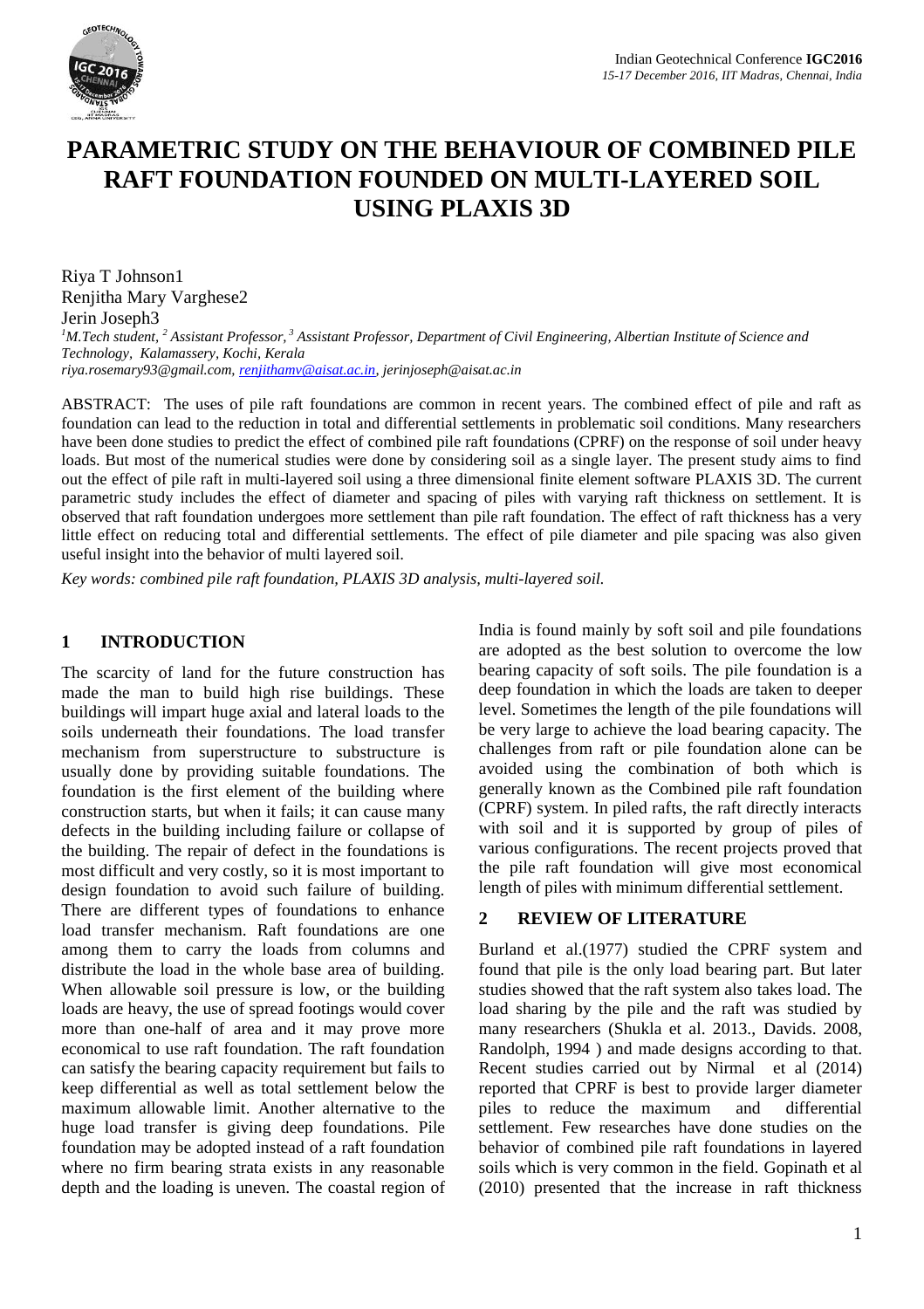decreases the overall settlement of pile raft foundation when it is found on layered soils. While it is mentioned that even though the raft thickness does not have any significant effect in layered soils, the raft thickness has a major contribution in reducing the differential settlement (Oh et al.,2008). So this particular paper tries to give more insight into the response of CPRF on layered soil using finite element method.

# **3 SOIL MODEL**

The general stratum of subsoil consists of two soil layers mainly a loose sand layer of 15m deep overlaid by the next layer of stiff clay of thickness 15m. The properties of soil layers taken for the model studies are given in Table 1. The ground water table was at 3m below ground surface. An extensive parametric studies were carried out by varying surface loads of intensities 200 kN/m<sup>2</sup>, 400 kN/m<sup>2</sup>, 600 kN/m<sup>2</sup> and 800kN/m<sup>2</sup> to simulate the loads coming from high rise buildings .

| Properties                                 | Loose sand | Stiff clay |
|--------------------------------------------|------------|------------|
| Thickness (m)                              | 15         | 15         |
| Unit weight $(kN/m^3)$                     | 15         | 16         |
| Saturated unit<br>weight $(kN/m^3)$        | 18         | 19         |
| Undrained cohesion<br>(kN/m <sup>2</sup> ) | $\Omega$   | 80         |
| Friction angle<br>(Degress)                | $28^{0}$   | ∩          |
| Young's modulus<br>$(kN/m^3)$              | 6000       | 20000      |
| Poison's ratio                             | 0.3        | 0.35       |

Table 1: Properties of sub soil used for model studies

# **4 4 FINITE ELEMENT MODELING IN PLAXIS 3D**

The combined response of sand and clay layer was analysed using finite element method. Three dimensional analysis were conducted using the software PLAXIS 3D AE. The soil behavior of soil was captured by Mohr Coulomb model which is an elastic perfectly plastic model. The piles were modeled as linear elastic models. The length and width of the soil model was taken as 50m and the thickness was given as 30 m. The boundary conditions were fixed in such way that the boundary effects to the model should be minimal. The sides of the model were allowed to move freely in vertical direction but restrained in both X and Y directions. The bottom was fixed in all direction and top of the soil layer was free to displace

according to the external loads. The finite element model was analyzed with total stress approach.

# 5 **VALIDATION OF THE MODEL**

The model was validated for various spacing between the piles under 200 kPa surface load. The model includes five layers of soil. The spacings of pile were taken as 3d, 4d, 5d and 6d with pile diameter as 1m and 0.8m thick raft. The results obtained from the studies done by Oh et al. (2008) were very well converged with the plaxis results. Fig. 1 shows the validation of the model by plotting the variation of pile spacing with settlement under surface load of 200 kN/m<sup>2</sup>.



Fig. 1 Average settlement vs. pile spacing

## **6 PARAMETRIC STUDIES**

Parametric studies were planned to investigate the settlements of piled raft under the changes in parameters such as diameter of pile, spacing of piles and raft thickness. The raft was modeled as concrete element, while piles are modeled as series of concrete embedded piles. Various case studies were taken into consideration to analyse the exact behavior of pile raft foundation system. The area of pile raft foundations and length of piles were fixed as 20m× 20m and 18m respectively. All studies were carried out considering the two soil strata. The details are listed below:

- Case 1: The effect of raft thickness was analyzed in Case 1 with a constant pile spacing of 4d, where diameter (d) of the pile which was taken as 0.6m. In this case, piled rafts with varying raft thickness as  $0.3$ m,  $0.4$ m,  $0.6$ m,  $0.8$ m, 1m were modeled and found out the maximum and differential settlements under the surface loads ranging from 200 kN/m<sup>2</sup>, to 800 kN/m<sup>2</sup> with an increment of 200kN/m<sup>2</sup>.
- Case 2: Case 2 is mainly focused to find out the effect of pile spacing under different loading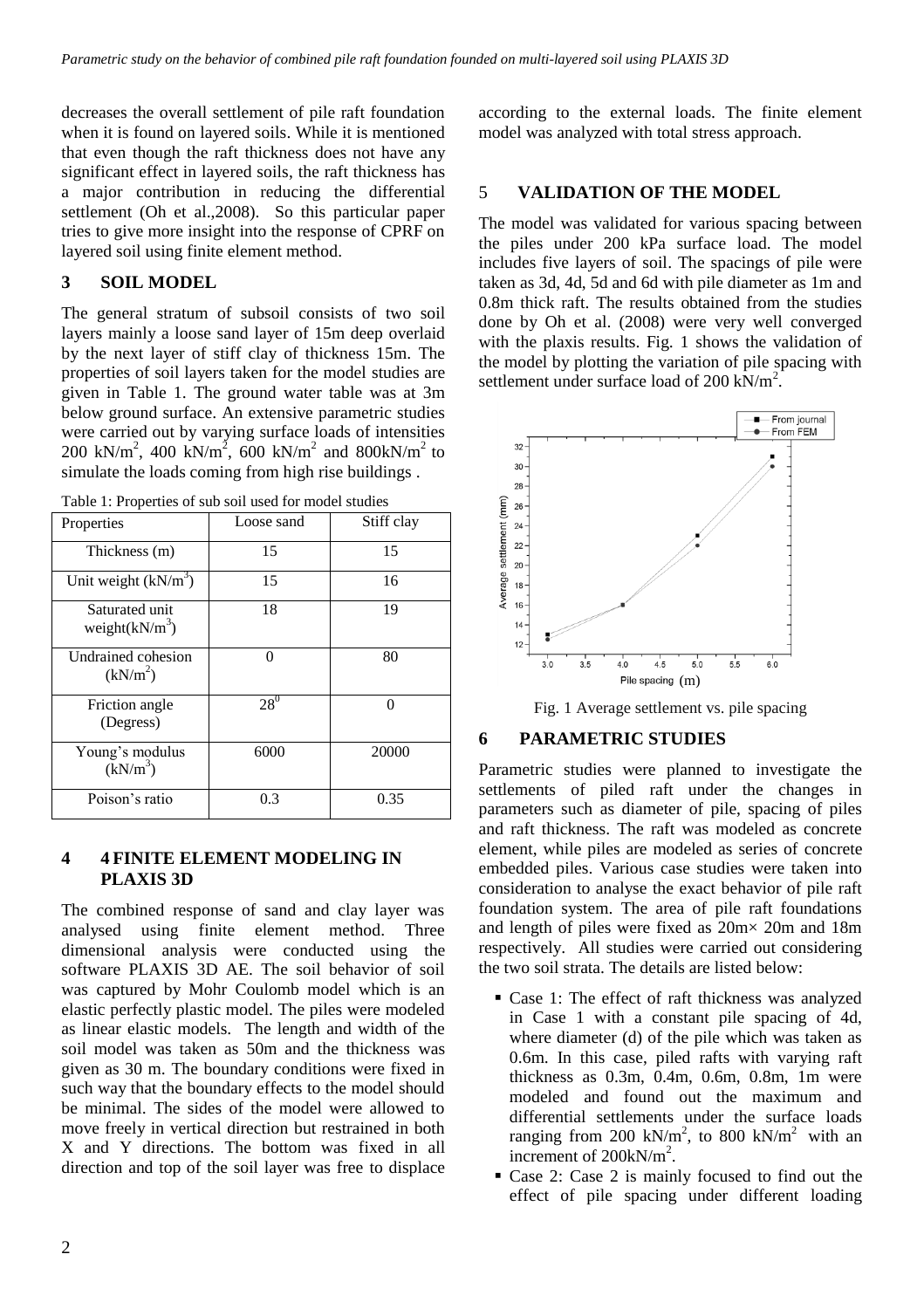intensities. In Case 2, pile raft with raft thickness of 0.8m was modeled by varying the pile spacing as 3d, 4d, 5d, 6d, 7d. The same surface load increments and pile diameter was taken as that of Case 1.

 Case 3: Case 3 was included to study the influence of pile diameter on the response of CPRF systems. The other parameters were adopted as the same as that of Case 1.

#### **7 RESULTS AND DISCUSSIONS**

The influence of various parameters such as the raft thickness, pile spacing and pile diameter in a CPRF system are described in detail in the following sections.

# **7.1 EFFECT OF RAFT THICKNESS**

The results obtained from Case 1 analysis are shown in Fig. 2 which shows the variation of maximum settlement with respect to raft thickness. There was a significant increase in both the settlements with increase in surface loads. The maximum settlement was found to be 20cm under all surface loads except at the maximum surface load of  $800kN/m^2$ . It can be concluded that the maximum settlement decreases as the raft thickness increases in all loading cases (Fig. 2). On the other hand, the comparison of raft thickness on maximum settlement shows that there was little effect on the maximum settlement when raft thickness was varied from 0.3m to 1m. In addition to that the construction becomes uneconomic if raft thickness increases beyond 1m. In view of these reasons it can be summarized that the increasing the raft thickness do not have much significant influence in combined pile raft foundation and it is uneconomical after certain limits. The maximum and differential settlements were increased with increase in surface loads under multiple layers of soils (Fig 2 and Fig. 3). Fig. 3 also defines the variation differential settlement with raft thickness.



Fig. 2 Maximum settlement with varying raft thickness



Fig. 3 Differential settlement with varying raft thickness

#### **7.2 EFFECT OF PILE SPACING**

The variations in settlement due to different pile spacing are shown in Fig. 4 and Fig. 5. When the intensity of loading greater than  $200 \text{ kN/m}^2$ , the increase in pile spacing has an adverse effect on the maximum and differential settlement under various loads.



Fig. 4 Maximum settlement with varying pile spacing

The results showed that for 200 kN/ $m^2$  and 400 kN/ $m^2$ both settlements were less than 10cm while the spacings between the piles were taken as 3d and 4d.

The differential settlements were found to be less than the maximum settlement in all cases. When the surface loads were increased from  $200kN/m^2$  to  $800 kN/m^2$ , the analysis with multilayer soil strata has proved that the difference between the total settlement and differential settlement was decreased significantly (Fig. 5).